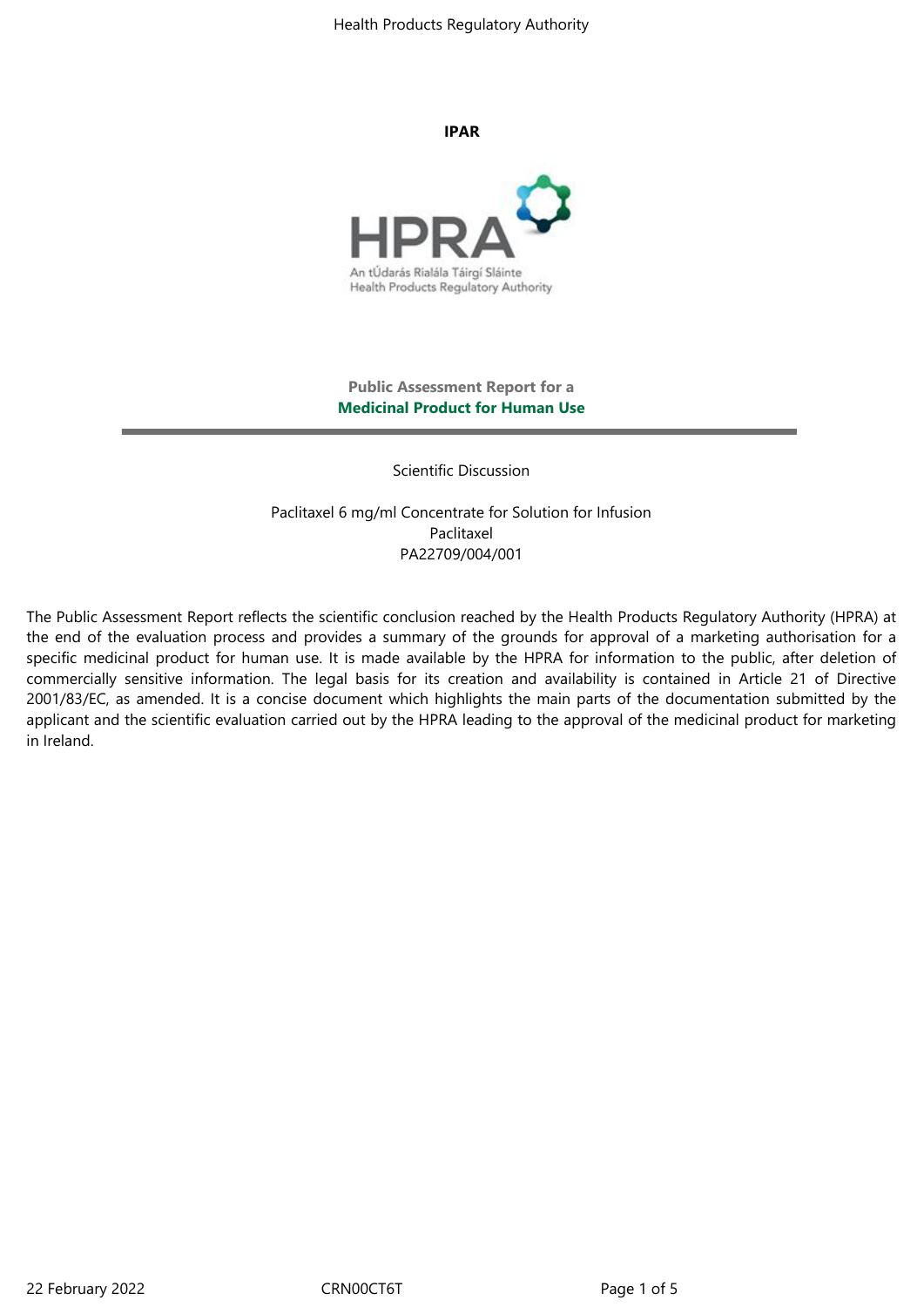# **CONTENTS**

- I. INTRODUCTION
- II. QUALITY ASPECTS
- III. NON-CLINICAL ASPECTS
- IV. CLINICAL ASPECTS
- V. OVERALL CONCLUSION AND BENEFIT-RISK ASSESSMENT
- VI. REVISION DATE
- VII. UPDATE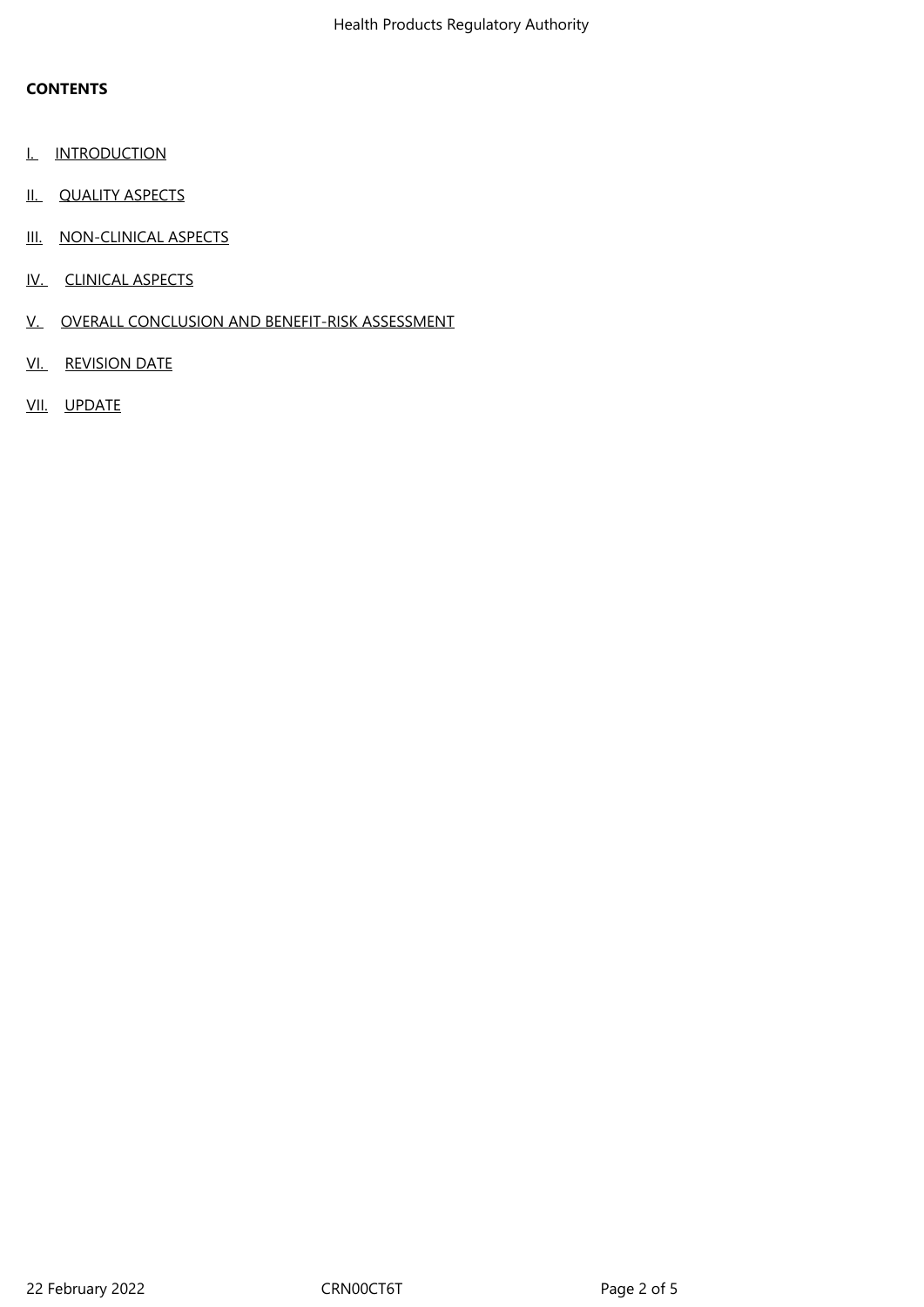# **I. INTRODUCTION**

This product was initially authorised under procedure number UK/H/1847/1/DC with the UK as RMS. The responsibility of RMS was transferred to Ireland on 18/02/2019 under procedure number IE/H/0981/1/DC. Please note the following detail for the product in IE: Marketing Authorisation Number: PA22709/004/001 Marketing Authorisation Holder: Riemser Pharma GmbH

The current Summary of Product Characteristics (SmPC) for this medicinal product is available on the HPRA website at www.hpra.ie.

The UK public assessment report published at the time of the initial marketing authorisation is provided herein.

### **RECOMMENDATION**

Based on the review of the data on quality, safety and efficacy, the RMS considers that the application for Paclitaxel, used in the treatment of ovarian, advanced breast cancer, non-small cell lung cancer and KS, is approvable.

# **EXECUTIVE SUMMARY**

### Problem statement

This Decentralised Procedure concerns a generic version of Paclitaxel, under the proposed trade name Paclitaxel 6 mg/ml concentrate for solution for infusion. In this Assessment Report, the name Paclitaxel is used.

This application refers to the reference medicinal product Taxol 6 mg/ml concentrate for solution for infusion which has been authorised for 10 years in at least a Member state or in the Community. The originator product is Taxol (6 mg/ml, concentrate for solution for infusion) by Bristol-Myers Squibb, authorised on 18th November 1993.

With the UK as the Reference Member State in this Decentralised Procedure, Peckforton Pharmaceuticals Limited is applying for the Marketing Authorisations for Paclitaxel in the following CMS: IE.

# About the product

Paclitaxel is a member of the Taxane group of drugs and is an alkaloid ester derived from the Western and European Yew trees. Paclitaxel enhances tubulin polymerization, acting as a mitotic spindle poison. The stabilization of polymerization results in mitotic disruption. Paclitaxel is used clinically in the treatment of ovarian, advanced breast cancer, non-small cell lung cancer and KS. Neutropenia, thrombocytopenia and peripheral neuropathy are dose limiting toxicities. Routine pre-medication with a corticosteroid, histamine H<sub>1</sub> and H<sub>2</sub>receptor antagonists is recommended to prevent severe hypersensitivity reactions.

### General comments on the submitted dossier

The application is submitted in accordance with Article 10(1) Directive 2001/83/EC as amended. The submitted documentation in relation to the proposed product is of sufficient quality and is consistent with the current EU regulatory requirements. Satisfactory quality, clinical and non-clinical overviews have been submitted.

A formal Environmental Risk Assessment has not been performed as the product is intended for generic substitution. Hence no increase in environmental risk is to be expected compared to that of the reference product.

The Applicant has supplied a justification for not submitting a European Risk Management Plan.

Other documentation relating to Pharmacovigilance systems has been provided.

Consultation with Target Patient Groups: The Applicant has carried out PIL user testing in 20 volunteers in the English Language.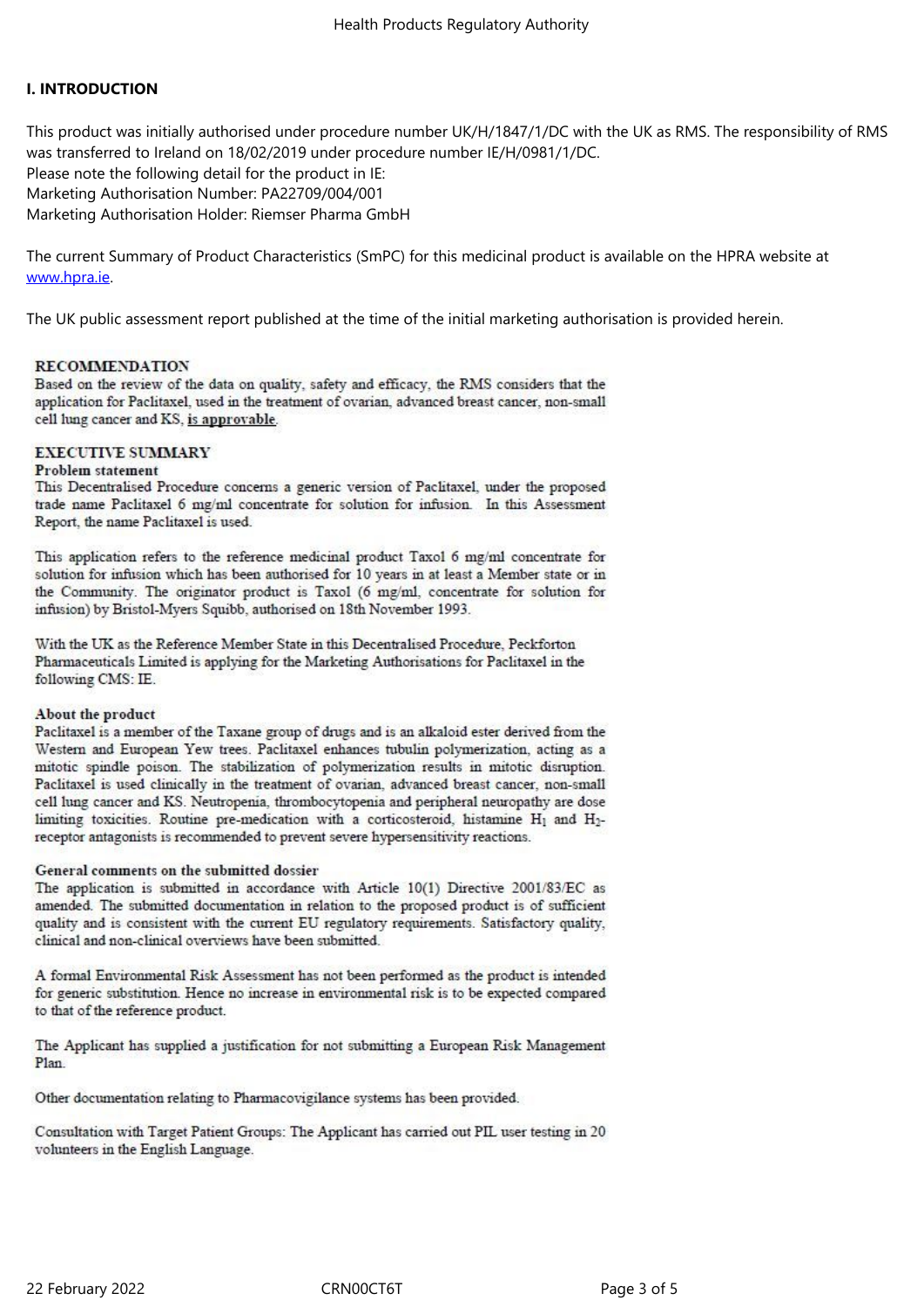### General comments on compliance with GMP, GLP & GCP

The RMS has been assured that acceptable standards of GMP are in place for these product types at all sites responsible for the manufacture and assembly of this product. For manufacturing sites within the Community, the RMS has accepted copies of current manufacturer authorisations issued by inspection services of the competent authorities as certification that acceptable standards of GMP are in place at those sites. For manufacturing sites outside the Community, the RMS has accepted copies of current GMP Certificates of satisfactory inspection summary reports, 'close-out letters' or 'exchange of information' issued by the inspection services of the competent authorities (or those countries with which the EEA has a Mutual Recognition Agreement for their own territories) as certification that acceptable standards of GMP are in place at those non-Community sites.

No GCP certificate is required for this type of application.

### **II. QUALITY ASPECTS**

### **Quality** aspects

### **Drug Substance**

The chemical-pharmaceutical documentation and Expert Report in relation to paclitaxel 20mg/ml solution for infusion are of sufficient quality in view of the present European regulatory requirements. The active substance paclitaxel is reported in EDMFs and relevant letters of access have been submitted to MHRA. The drug substance specification for this drug substance is generally acceptable. Stability studies have been performed with the drug substance. No significant changes in any parameters were observed. The proposed retest period of 12 months is acceptable.

### **Drug Product**

The development of the product has been described, the choice of excipients is justified and their functions explained. The product specifications cover appropriate parameters for this dosage form. Validations reports for the analytical methods have been presented. Batch analysis has been performed on two batches of each presentation are provided. The batch analysis results show that the finished products meet the specifications proposed. The conditions used in the stability studies are according to the ICH stability guideline. The control tests and specifications for drug product are adequately drawn up. Full validation data for each presentation at commercial scale should be provided. The proposed shelf-life of 24 months is acceptable.

### **III. NON-CLINICAL ASPECTS**

# Non clinical aspects

The Applicant has provided a non-clinical Overview.'

### **IV. CLINICAL ASPECTS**

# **Clinical aspects**

**Bioequivalence studies** No new data have been submitted and none are required for this generic application.

Paclitaxel 6 mg/ml concentrate for solution for infusion is the generic version of Taxol 6 mg/ml concentrate for solution for infusion, the originator product (Bristol-Myers Squibb). The use of the reference product is well-established in the UK. Both products contain the same quantitative and qualitative composition of the active ingredient, Paclitaxel.